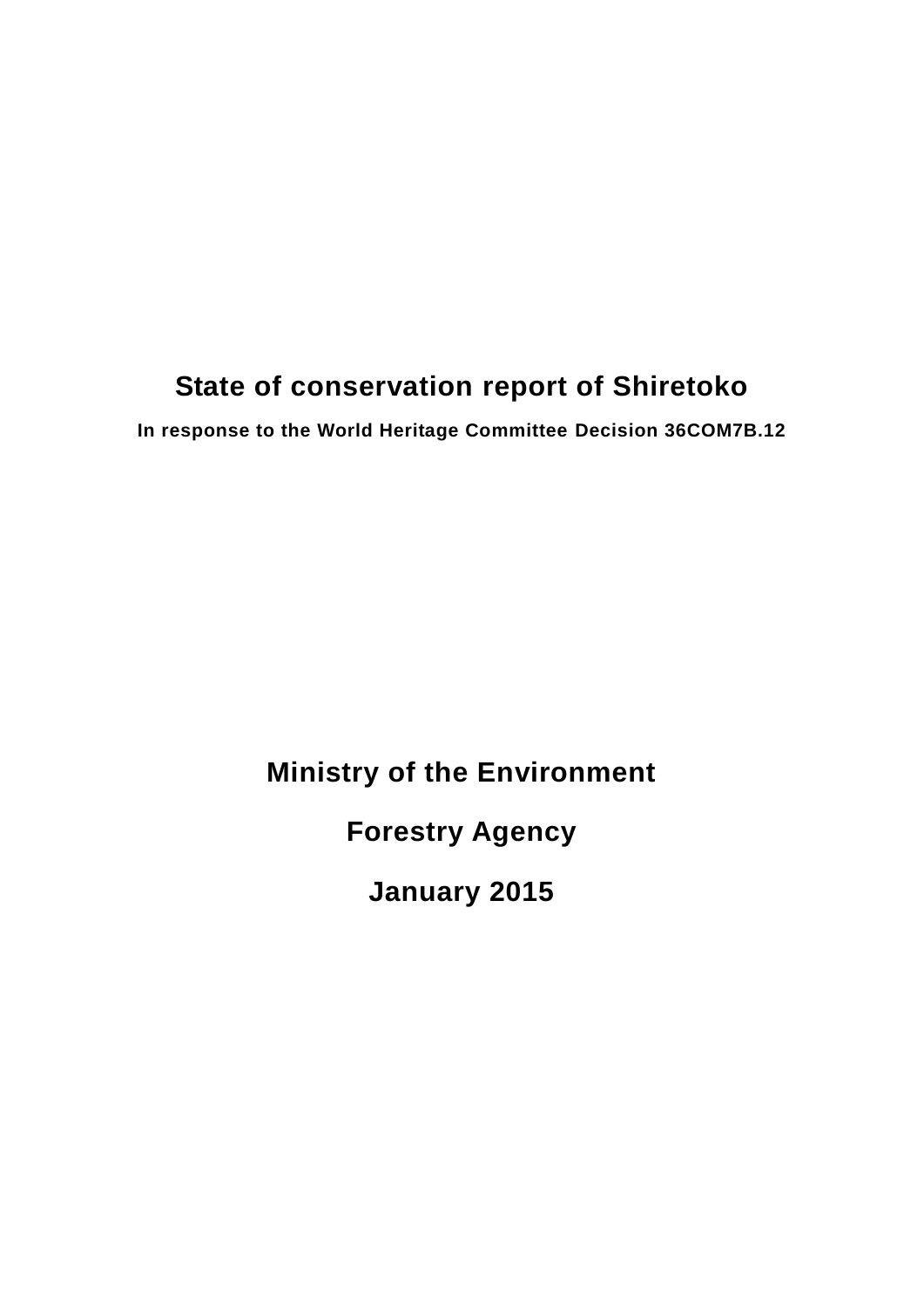**I** .**Update statistics on annual Steller sea lion quotas and numbers caught and report on population trends within the property (decision:Item4)**

### **Update statistics on annual Steller sea lion quotas and numbers caught**

1. With respect to Steller sea lions (SSLs) that migrate to Hokkaido, the Fisheries Agency of Japan (FAJ) provides the Hokkaido Government every year with an annual allowable catch number, which serves as the scientific basis for management purposes. The Hokkaido Fishing Zone Coordination Commission, under the supervision of the Hokkaido Government, then sets annual catch limits.

The annual allowable catch numbers were calculated on the basis of the PBR (Potential Biological Removal) level for the migration seasons from 2007/08 to 2013/14. For the migration seasons from 2010 to 2014, a block quota(i.e. an aggregate quota) was originally set for the five-year period based on the PBR level, and catch has been managed in accordance with that quota. The annual allowable catch numbers have therefore been calculated by reference to the degree as to how much the PBR and block quotas have been used up.

However, for the 2014/15 migration season, which is the last year of the current block quota period, the annual allowable catch numbers were presented separately for the Sea of Japan migrating group and the Nemuro (Shiretoko) migrating group. For the Sea of Japan migrating group, the population has recovered rapidly in recent years and increased enough to be downgraded from the threatened species. On the other hand, such population recovery has started causing serious damage to the fisheries. Against this background, the annual allowable catch numbers were recalculated scientifically in accordance with a basic management approach that had been newly presented by FAJ ((i) the objective should be to minimize damage to the fisheries caused by SSLs to the extent of posing no risk of SSL extinction; and (ii) in light of the past experience of letting the population decrease to be listed as threatened species, SSLs should be managed based on the precautionary and adaptive approach). For the Nemuro (Shiretoko) migrating group, the annual allowable catch number was set to be the same as the most recent catch quota for the Nemuro district set by the Hokkaido Government within the annual catch limit.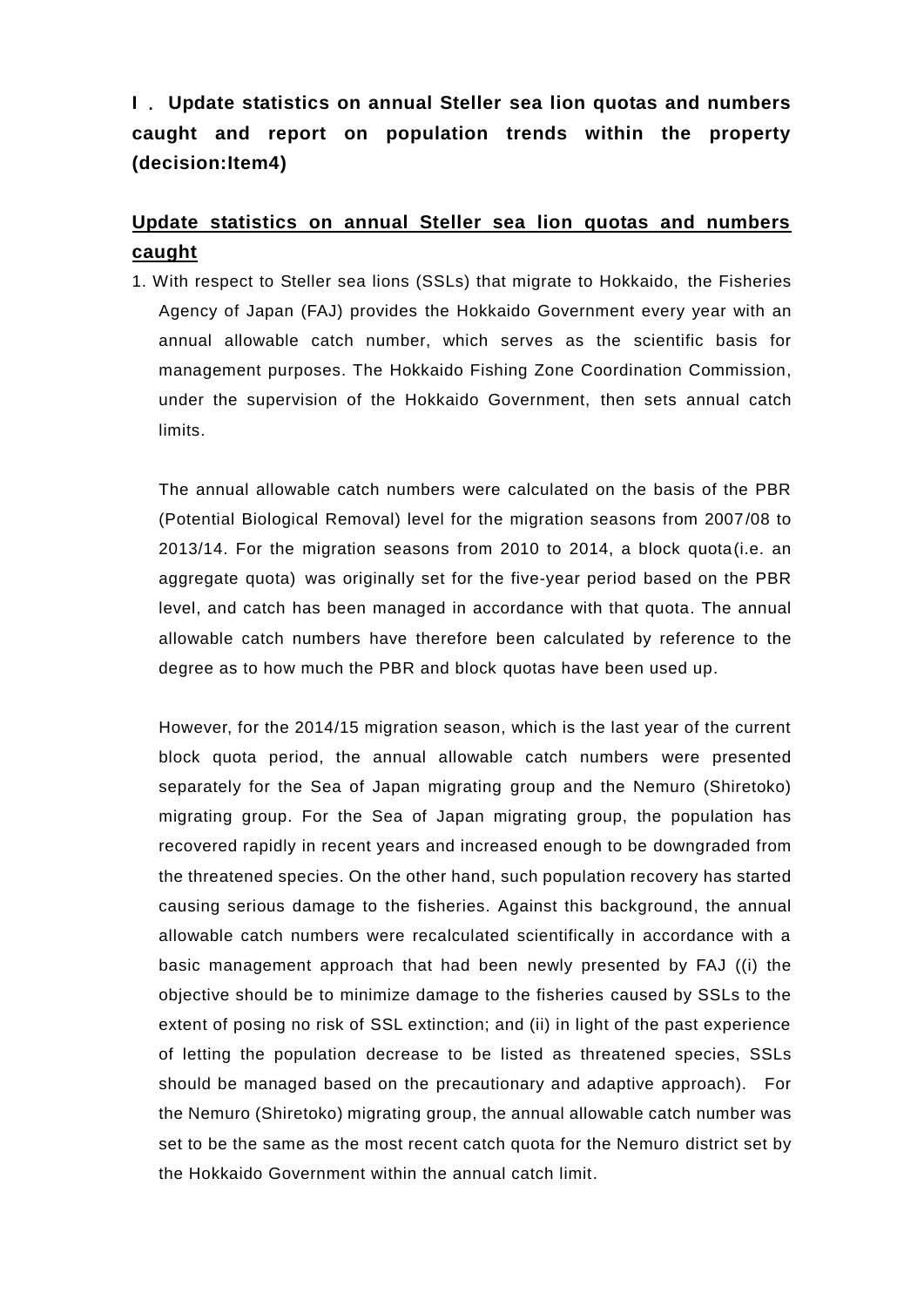Table 1 Annual allowable catch numbers

|                                             | 2009/10 | 2010/11 | 2011/12 | 2012/13 | 2013/14 | 2014/15 |
|---------------------------------------------|---------|---------|---------|---------|---------|---------|
| Sea of Japan<br>migrating<br>group          |         |         |         |         |         | 501     |
| Nemuro<br>(Shiretoko)<br>migrating<br>group | 144     | 156     | 197     | 257     | 257     | 15      |

(Number of individuals)

(Fisheries Agency)

2. The Hokkaido Government manages catches by allocating the catch quota for each district within the annual catch limits of SSL set by the Hokkaido Fishing Zone Coordination Commission (Table 2), and on the basis of the catch records from the previous year and the state of damage to the fisheries, as well as information on SSL spotting from fishermen. For the Nemuro district, the catch quotas have been set at a level similar to, or not substantially exceeding, the catch records for the previous year (Table 3), in spite of the fact that fisheries damage has been growing year after year.

Note that up until 2013/14, figures set for the respective districts were changed (upwards or downwards) midterm on an as-needed basis, considering the catch numbers and fisheries damage of given season, as well as information on SSL spotting from fishermen, that were relevant to the respective districts. The numbers were managed thereby to the extent that they should not exceed the prefecture-wide quota. However, as the annual catch limits have been presented separately for the Sea of Japan migrating group and for the Nemuro migrating group - an approach that has started from 2014/15 as described earlier - proper catch management is now slated to continue so that catches should not exceed the respective catch limit (501 for the Sea of Japan migrating group and 15 for the Nemuro migrating group).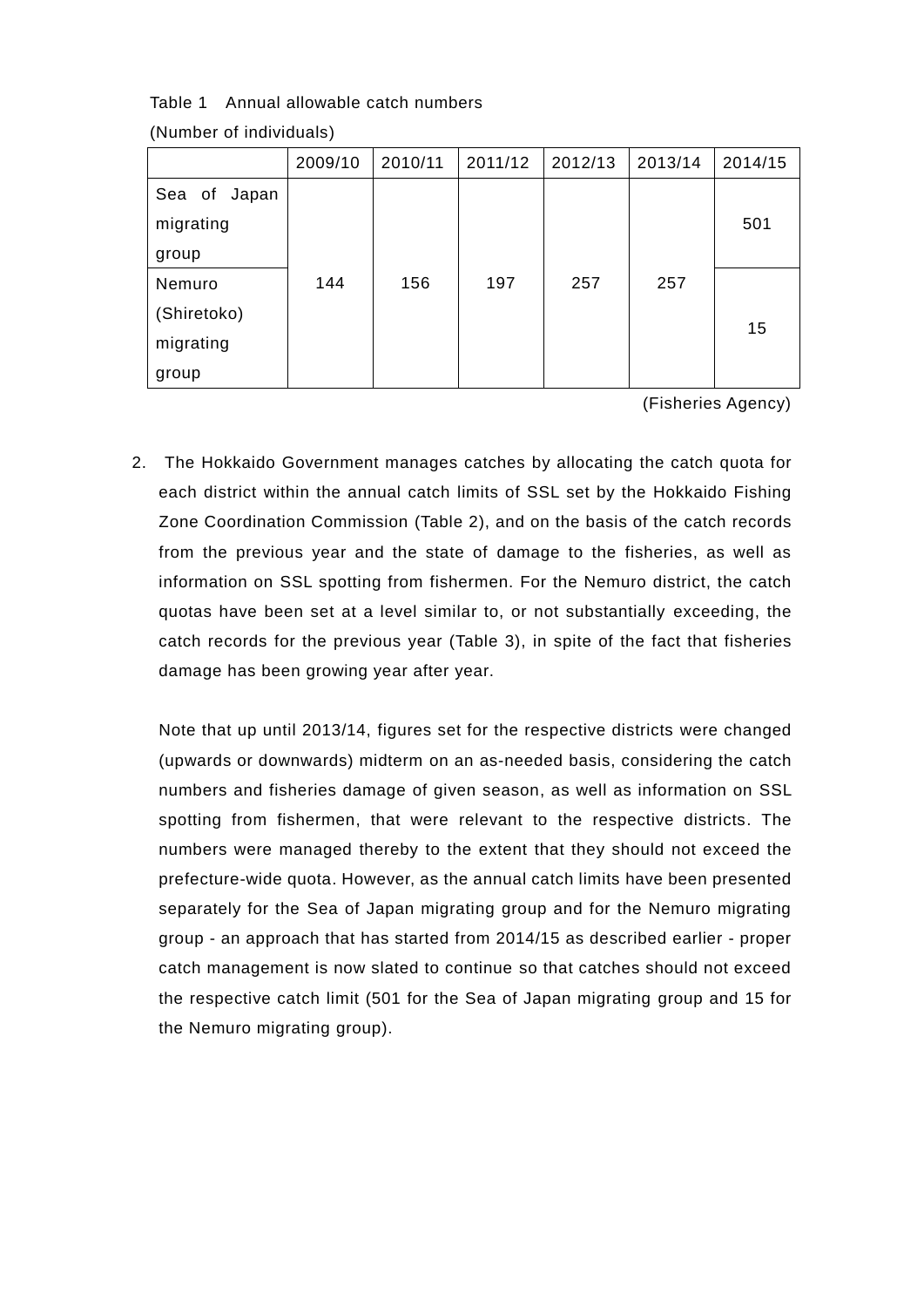### Table 2 Annual catch limits of SSL in Hokkaido offshore waters

|          | 2009/10     | 2010/11                                             | 2011/12     | 2012/13     | 2013/14                                 | 2014/15    |
|----------|-------------|-----------------------------------------------------|-------------|-------------|-----------------------------------------|------------|
|          | (2009.10.1) | (2010.10.1)                                         | (2011.10.1) | (2012.10.1) | (2013.10.1)                             | (2014.9.1) |
|          |             | $-2010.6.30$ $-2011.6.30$ $-2012.6.30$ $-2013.6.30$ |             |             | $\vert$ -2014.6.30) $\vert$ -2015.6.30) |            |
| Hokkaido | 144         | 156                                                 | 197         | 253         | 253                                     | 516        |

(Number of individuals)

(Hokkaido Fishing Zone Coordination Commission)

Table 3 Catch quota or Annual catch limit for the Nemuro district within the annual catch limits shown in Table 2

(Number of individuals)

|          | 2009/10      | 2010/11     | 2011/12     | 2012/13                                                                         | 2013/14             | 2014/15        |
|----------|--------------|-------------|-------------|---------------------------------------------------------------------------------|---------------------|----------------|
|          | (2009.10.1)  | (2010.10.1) | (2011.10.1) | (2012.10.1)                                                                     | (2013.10.1)         | (2014.9.1)     |
|          | $-2010.6.30$ |             |             | $\vert$ -2011.6.30) $\vert$ -2012.6.30) $\vert$ -2013.6.30) $\vert$ -2014.6.30) |                     | $ -2015.6.30 $ |
| Nemuro   | $12(*)$      | 10          | 12          | $12 \rightarrow 15$ <sup>*</sup> 2)                                             | $12 \rightarrow 15$ | 15             |
| district |              |             |             |                                                                                 |                     |                |

(Hokkaido Government)

\* Catch figures set for the Nemuro district containing the Shiretoko World Natural Heritage Site

- (\*1) The 2009/10 figures are the numbers set for "Other districts" excluding Soya, Rumoi, Ishikari and Shiribeshi
- (\*2) ( $\rightarrow$ ) indicates a change in the set figure made midterm in consideration of the state of fisheries damage, etc.

Table 4 State of catches

|          | 2009/10   | 2010/11   | 2011/12   | 2012/13   | 2013/14   |
|----------|-----------|-----------|-----------|-----------|-----------|
|          | (2009.10) | (2010.10) | (2011.10) | (2012.10  | (2013.10) |
|          | $-2010.6$ | $-2011.6$ | $-2012.6$ | $-2013.6$ | $-2014.6$ |
| Hokkaido | 122       | 115       | 195       | 249       | 253       |
| Nemuro   | 8         | 6         | 10        | 14        | 13        |
| district |           |           |           |           |           |

\* This shows the catch records for the Nemuro district and is not limited to the area within the Shiretoko World Natural Heritage Site.

(Hokkaido Government)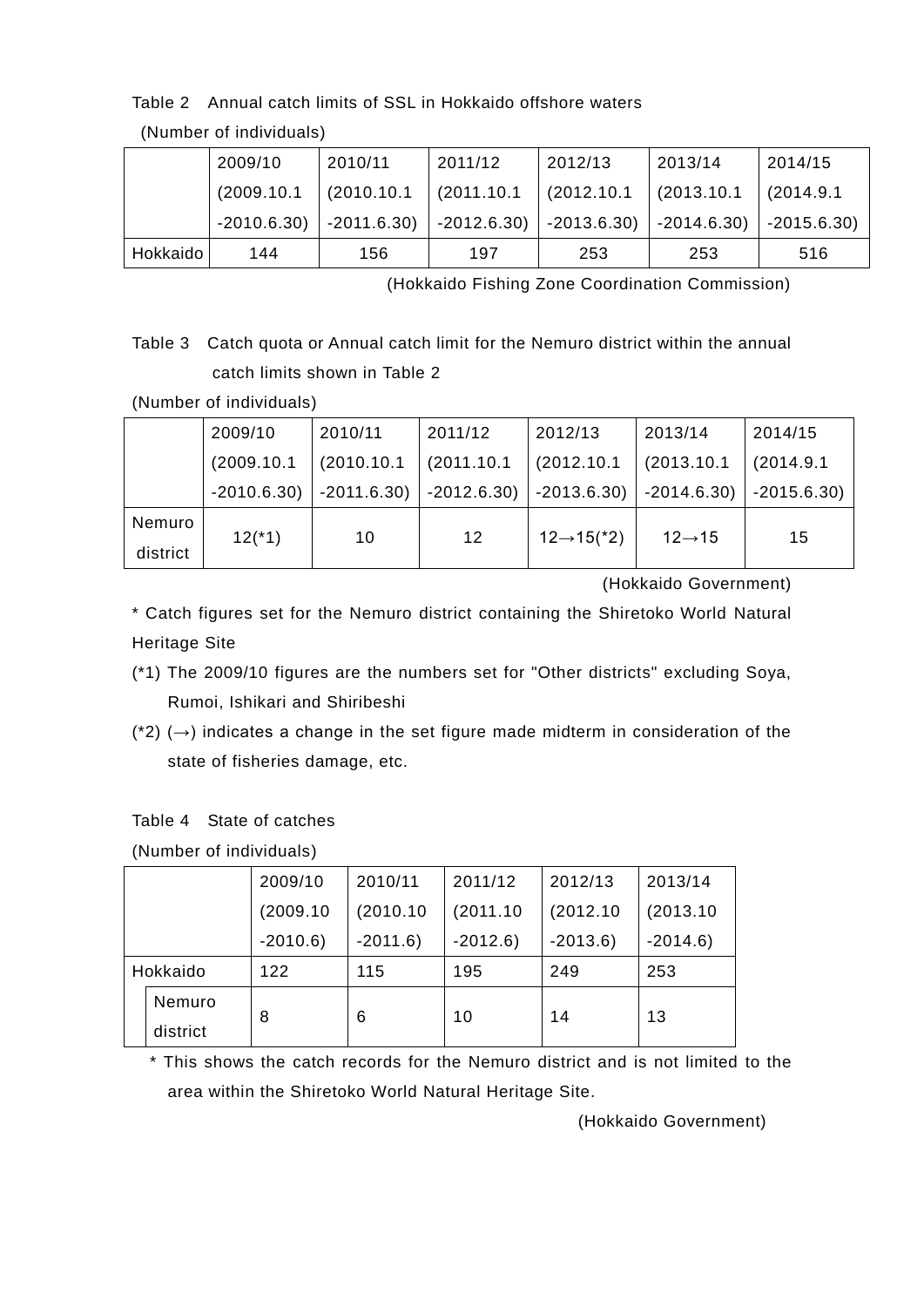#### **Report on population trends within the property**

3. The population of the Eastern subspecies, found to the east of Cape Suckling in Alaska, has been on the rise since the mid 1970s at the rate of approximately 3% per year. The population of the Central in the vicinity of the Aleutian Islands, belonging to the Western subspecies found to the west of the same cape, dropped rapidly in the 1970s, but has been increasing slightly (1% yr-1 ) since 2000. The Asian group, another among the Western subspecies that occurs to the west of the Commander Islands, experienced a rapid population decline up until the 1980s, but it has then either remained stable or decreased in the west of the Bering Sea and to the east of the Kamchatka Peninsula, while showing an upward trend in recent years in the Kuril Islands and the Sea of Okhotsk at the rate of 4% yr<sup>-1</sup>. In particular, a sharp increase in pup number has been marked on Tuleny Island in the vicinity of Sakhalin.

In the red list revision in 2012, the International Union for Conservation of Nature (IUCN) lowered the category of the species from Vulnerableto Near Threatened. In Japan, SSLs were assessed as Vulnerable (VU) on the red lists issued by the Ministry of the Environment but the category was lowered to Near Threatened (NT) in the red lists revised in 2012 (the 4th Version of the Japanese Red Lists, released on August 28, 2012). The reasons include: it is estimated that there are roughly 5,800 SSLs migrating to Japan (FY2009, Fisheries Agency) and; the population of their origin, the Asian group, has been on the increase since the 1990s (Fisheries Agency and Fisheries Research Agency, "FY2013 Current Status of International Fishery Stocks").

- 4. The state of SSL migration on the east coast of the Shiretoko Peninsula is surveyed by frequent land-based sighting survey in the winter season between November and February, with six fixed observation points set along the coastline of Rausu Town and the northern part of Shibetsu Town. Ever since the largest count (\*3) attained 126 in 2009/10 (between November 16, 2009 and February 15, 2010), the spotting of over 100 migrating SSLs is confirmed every year.
- (\*3) A series of land-based observation on swimming SSLs were performed at a total of 6 fixed observation points along the eastern coast of the Shiretoko Peninsula including the Heritage area. Sequential counts were taken when swimming SSLs were found during a 5-10 minutes of scanning of the sea surface from each observation point, using 8x to 10x binoculars. After a series of counts continuing 10-30 minutes, a maximum count was adopted as the data of the day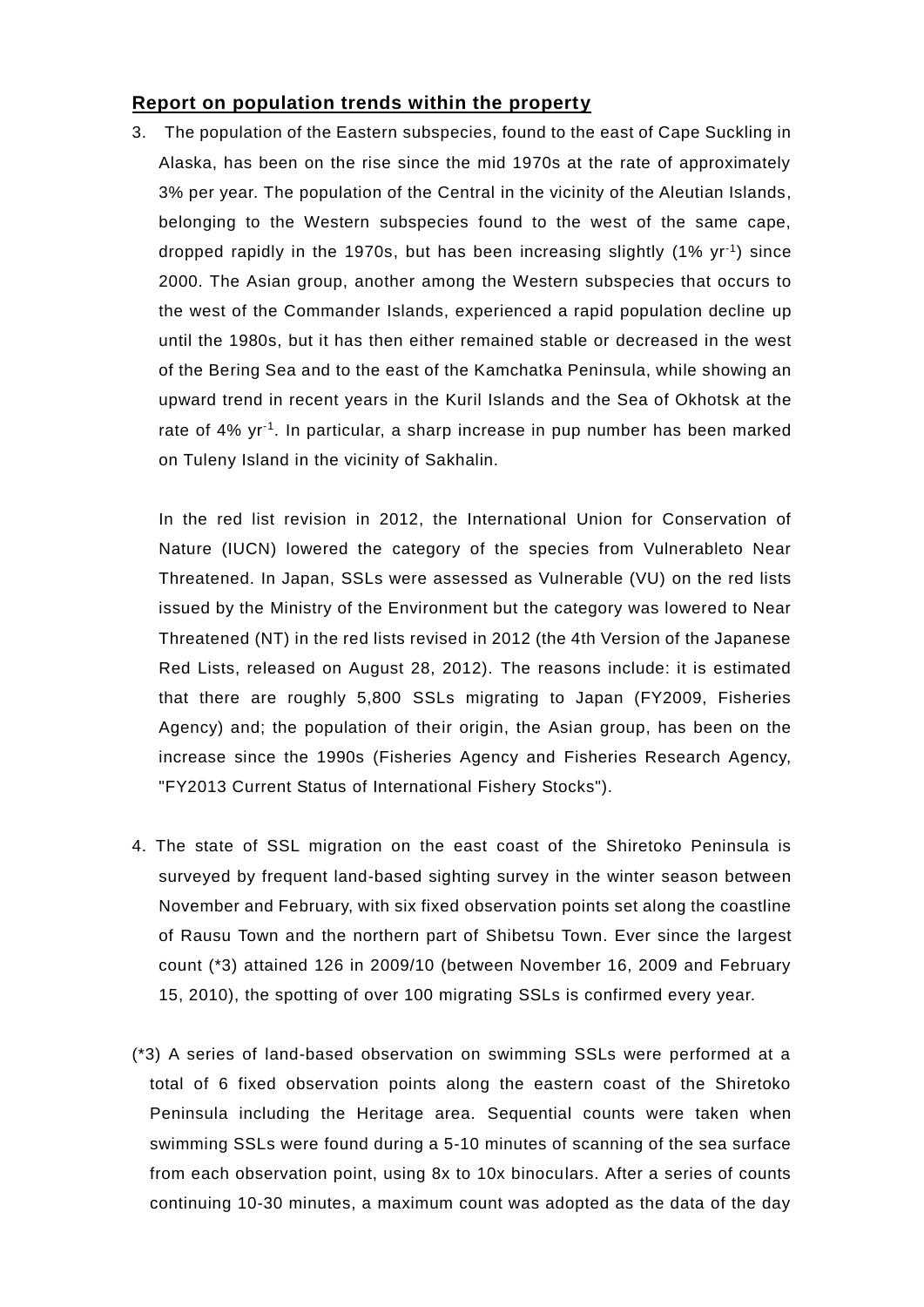at each point. The numbers of SSLs counted on the same day at the six points were summed up (a daily count). The survey was performed for multiple days including the peak period of SSLs' sighting (between mid-Dec. and mid-Jan.) in each year, the largest value of the daily counts for each season was defined as the "largest count." Note that on the east coast of Shiretoko Peninsula, there is no SSL hauling out while they float and rest in groups off the coast of each of the particular locations (which match the observation points described above) during daytime between November and February. For that reason, any count of SSLs landing occasionally at some locations is not appropriate as a means of studying SSLs as far as Shiretoko is concerned.

Table 5 State of SSL wintering migration on the east coast of Shiretoko Peninsula after the World Heritage List inscription (Largest count by survey year)

| 2006/07      | 2007/08     | 2008/09      | 2009/10      | 2010/11      | 2011/12      | 2012/13       | 2013/14     |
|--------------|-------------|--------------|--------------|--------------|--------------|---------------|-------------|
| winter       | winter      | winter       | winter       | winter       | winter       | winter        | winter      |
| season       | season      | season       | season       | season       | season       | season        | season      |
| (2006.10.21) | (2007.9.30) | (2008.11.3)  | (2009.11.16  | (2010.11.15  | (2011.10.22) | (2012.11.21   | (2013.11.2) |
| $-2007.4.26$ | $-2008.3.8$ | $-2009.3.10$ | $-2010.2.15$ | $-2011.2.14$ | $-2012.2.4$  | $-2013.2.12)$ | $-2014.2.7$ |
| 95           | 98          | 60           | 126          | 179          | 128          | 131           | 110         |

(Number of individuals)

(Ishinazaka *et al.* (2009), Bulletin of the Shiretoko Museum 30:27-53.; Shiretoko Nature Foundation independent research project data (Proceedings of the 17th Conference of the Wildlife Conservation Society of Japan, pp. 85-86, etc.), Ishinazaka (2009) *Eumetopias jubatus* (Schreber, 1776) In: The Wild Mammals of Japan. Shoukadoh, Kyoto, pp. 284-285)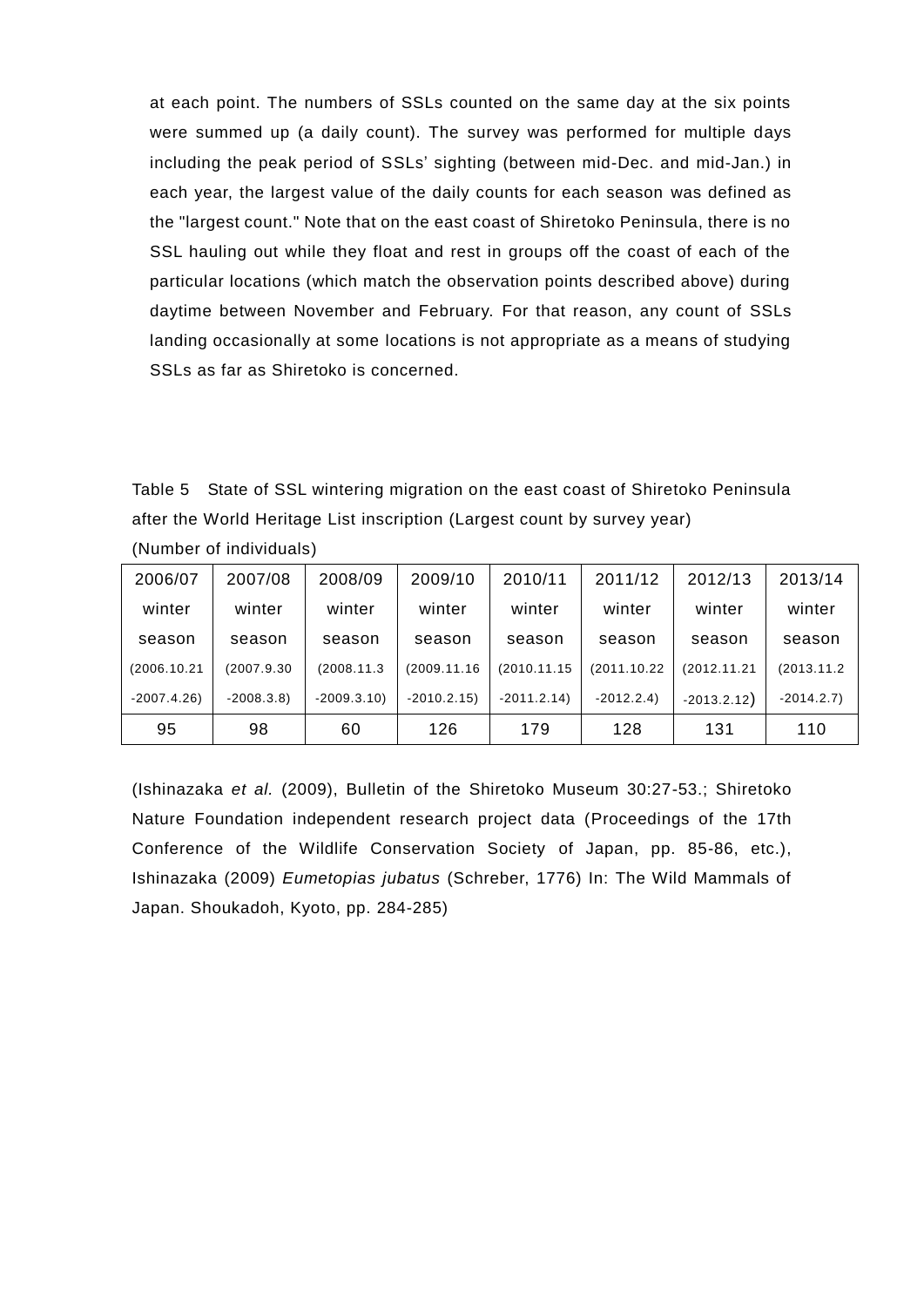**II** .**Report on the state of conservation of the property, including progress achieved in addressing the conflict between fishers and Steller sea lion (Decision:Item6)**

1. Damage to the fisheries caused by SSLs consists of direct damage in the form of broken nets and indirect damage due to lost fishery incomes resulting from damaged catches and loss of fishing opportunity by broken nets. The amount of those damages to the coastal fisheries in Hokkaido has exceeded one billion yen for 20 years, and the situation has become increasingly serious in recent years, especially due to the growing population of migrating SSLs and their extended migration periods, among other factors.

Table 6 State of fisheries damage caused by SSLs (Hokkaido)

|           |              | FY2009 | FY2010 | FY2011 | FY2012 | FY2013 |
|-----------|--------------|--------|--------|--------|--------|--------|
| Amount of |              |        |        |        |        |        |
|           | damage to    | 661    | 710    | 680    | 530    | 529    |
|           | fishing gear |        |        |        |        |        |
|           | Nemuro       |        |        |        |        |        |
|           | district     | 5      |        |        |        | 55     |
|           | portion      |        |        |        |        |        |
| Amount of |              |        |        |        |        |        |
|           | damage to    | 693    | 898    | 818    | 1,082  | 1,449  |
| catches   |              |        |        |        |        |        |
|           | Nemuro       |        |        |        |        |        |
|           | district     | 11     | 51     | 63     | 209    | 302    |
|           | portion      |        |        |        |        |        |
| Sum total |              | 1,354  | 1,608  | 1,497  | 1,612  | 1,979  |
|           | Nemuro       |        |        |        |        |        |
|           | district     | 16     | 51     | 63     | 209    | 357    |
|           | portion      |        |        |        |        |        |

(In millions of yen)

\* The amounts of damage for the Nemuro district is not limited to the area within the Shiretoko World Natural Heritage Site.

(Hokkaido Government)

2. In Hokkaido, there are prefecture-wide efforts under which the Liaison Committee for Mammal Damage Prevention was set up in the government's headquarters, as well as a Liaison Council for Marine Mammal Damage